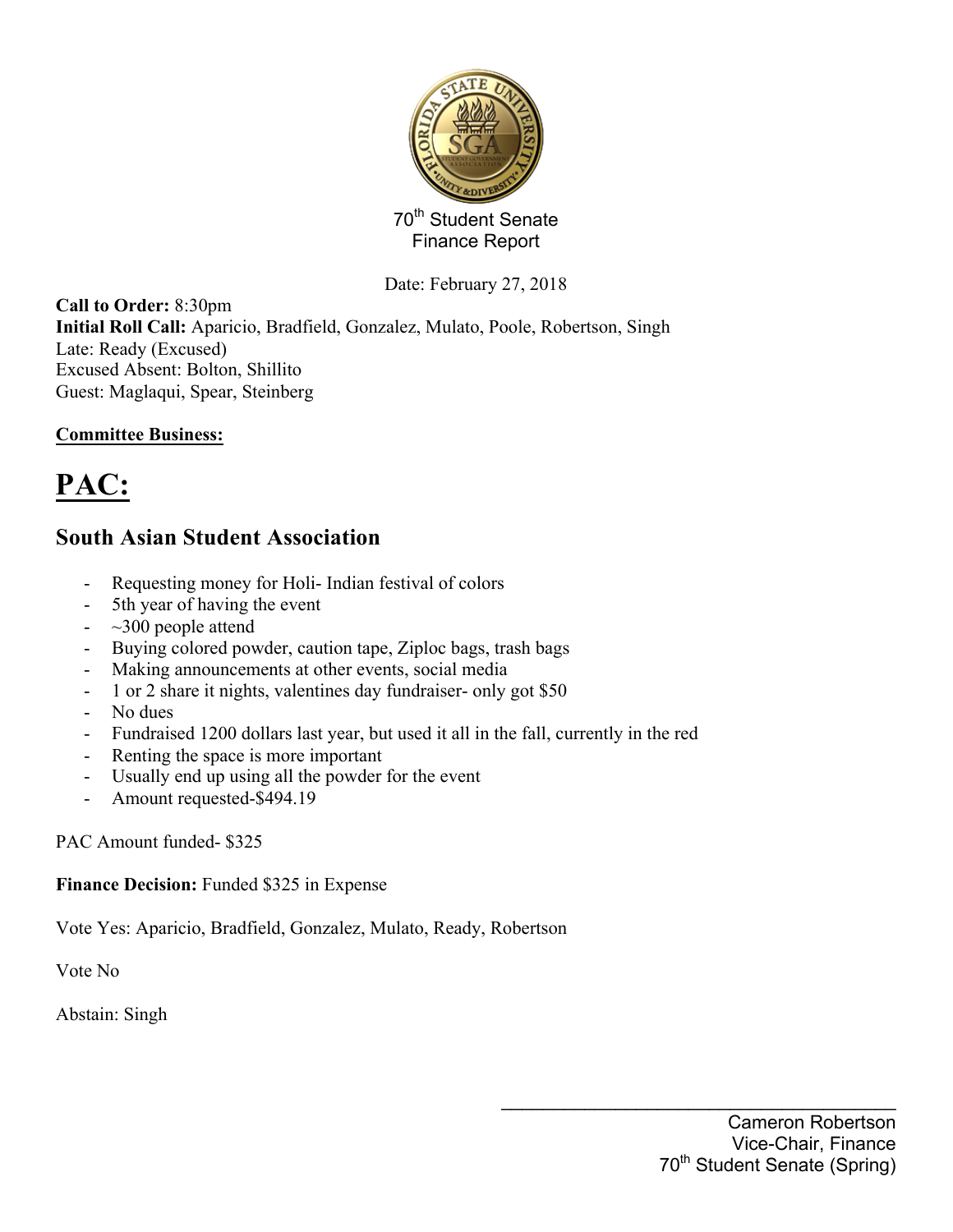

## **RAW FSU**

- Requesting T-Shirts
- Goal is to introduce FSU students to holistic and healthy living
- 25 active members
- \$20 dues
- Some activities: organic garden, DIY activities, provide natural snacks
- Use a lot of fundraised funds for other things
- Fundraising: plan on doing another bake sale, last bake sale made \$50
- Advertise through social media, flyers, word of mouth
- Requesting:  $$612.56$

Amount Funded: \$470- 72 shirts  $\omega$  \$5 per shirt + Screen and Artwork Charge

Finance Decision: Funded \$470 in clothing

Vote Yes: Unanimous

Vote No

Abstain:

### **Vietnamese Student Association**

- Requesting 144 shirts
- Goal of org is to celebrate Vietnamese culture
- Trying to increase awareness by selling shirts, pop sockets
- Trying to stay close to traditional Vietnamese practices, like dances, Vietnamese games etc.
- Recently had a spring roll workshop
- Give it out at a banquet,  $\sim$ 100-200 attendees
- Fundraising- made  $\sim$  \$500
- No dues
- Amount requested: 819.63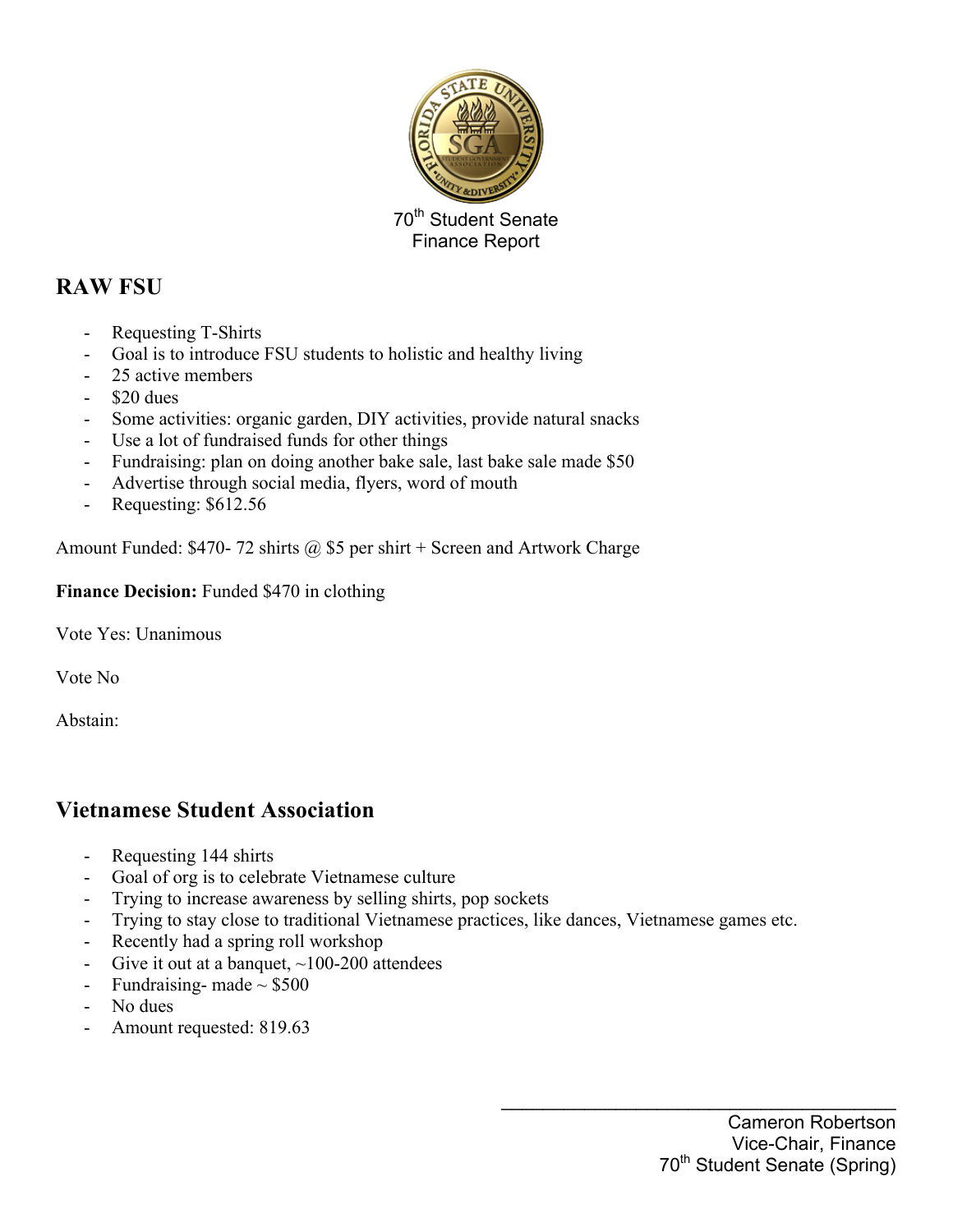

PAC Funded: \$720- 144 @ \$5/shirt

**Finance Decision:** Funded \$720 in clothing

Vote Yes: Unanimous

Vote No

Abstain:

# **Collegiate Merchandising Association**

- Asking money to print Clutch Magazine
- Semesterly Fashion magazine
- 60 members
- Dues: 30/semester
- Dues go to fashion show in College Town
- $-$  ~150 magazines get handed out at release party, rest go to college, team members to give to companies/sponsors
- Asking: \$2944 for 300 copies

PAC Funded: \$2000- estimate about 200 copies actually being given out to anyone, funding those

**Finance Decision:** Funded \$ in Expense

Vote Yes: Aparicio, Bradfield, Gonzalez, Mulato, Robertson, Singh

Vote No: Ready

Abstain:

## **Chabbad**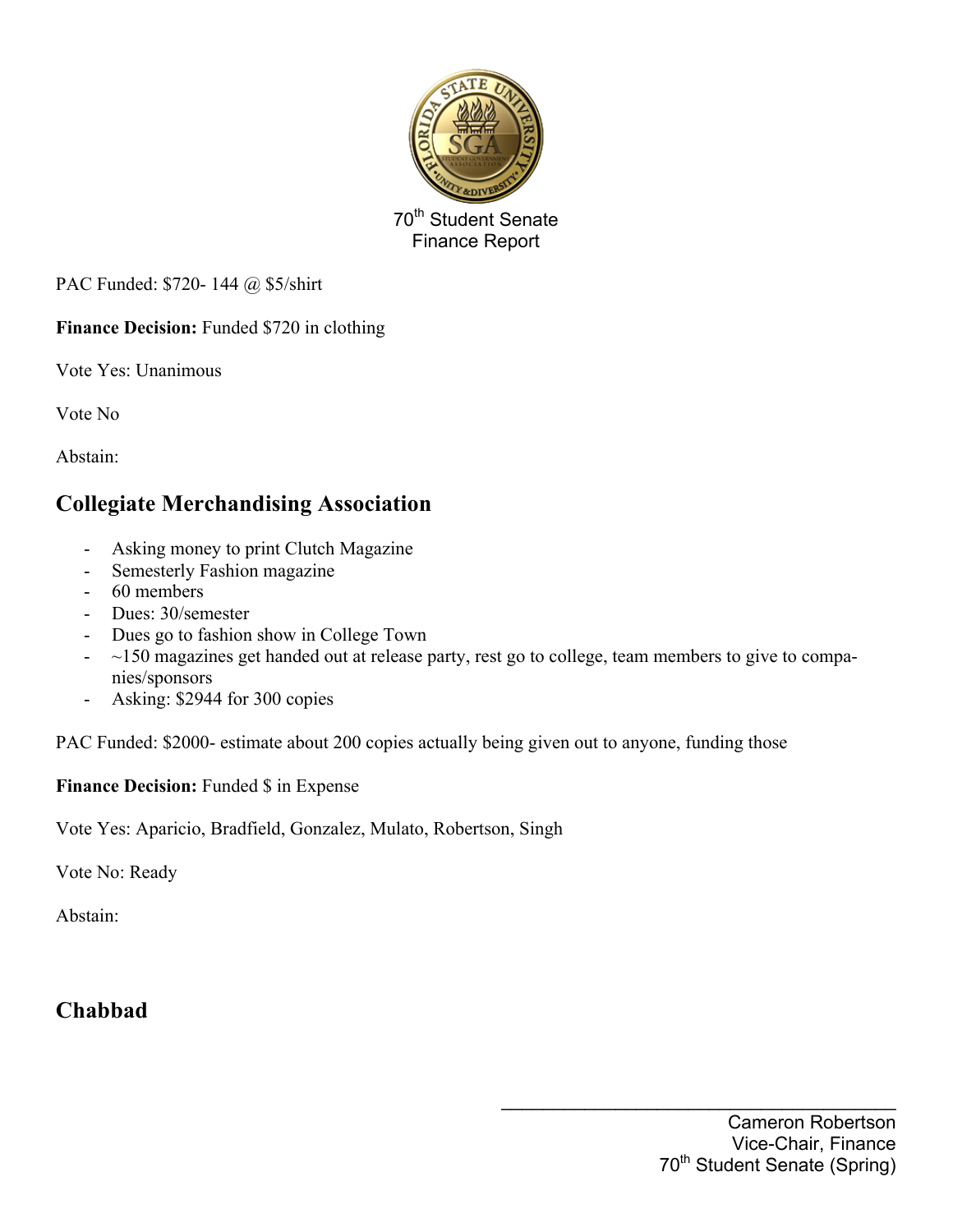

- Requesting funds for Passover dinners
- Requesting \$9613 out of a total budget of \$50,000
- Open to all students, free of charge
- $\sim$  500 fsu students attend

PAC Funded: \$4310- Funding matzah and kosher food items

#### **Finance Decision:** Funded \$1008 in clothing

Vote Yes: Unanimous

Vote No:

Abstain:

## **Who We Play For**

- FSU health day
- Covers 5 aspects of health, helps students receive needed healthcare who maybe can't afford it
- Who we play for is a student organization focused on giving out EKG's for a fraction of the cost- \$20
- 2 years ago they broke the world record for  $\#$  of EKG's given out in 24 hours
- expecting  $~600$  students/staff at event
- 6 hour event
- Shirts will be given out for free
- Requesting: 2000

PAC Funded: \$1146- 288 shirts @3.98/shirt

**Finance Decision:** \$1350 in clothing

Vote Yes: Unanimous

Vote No: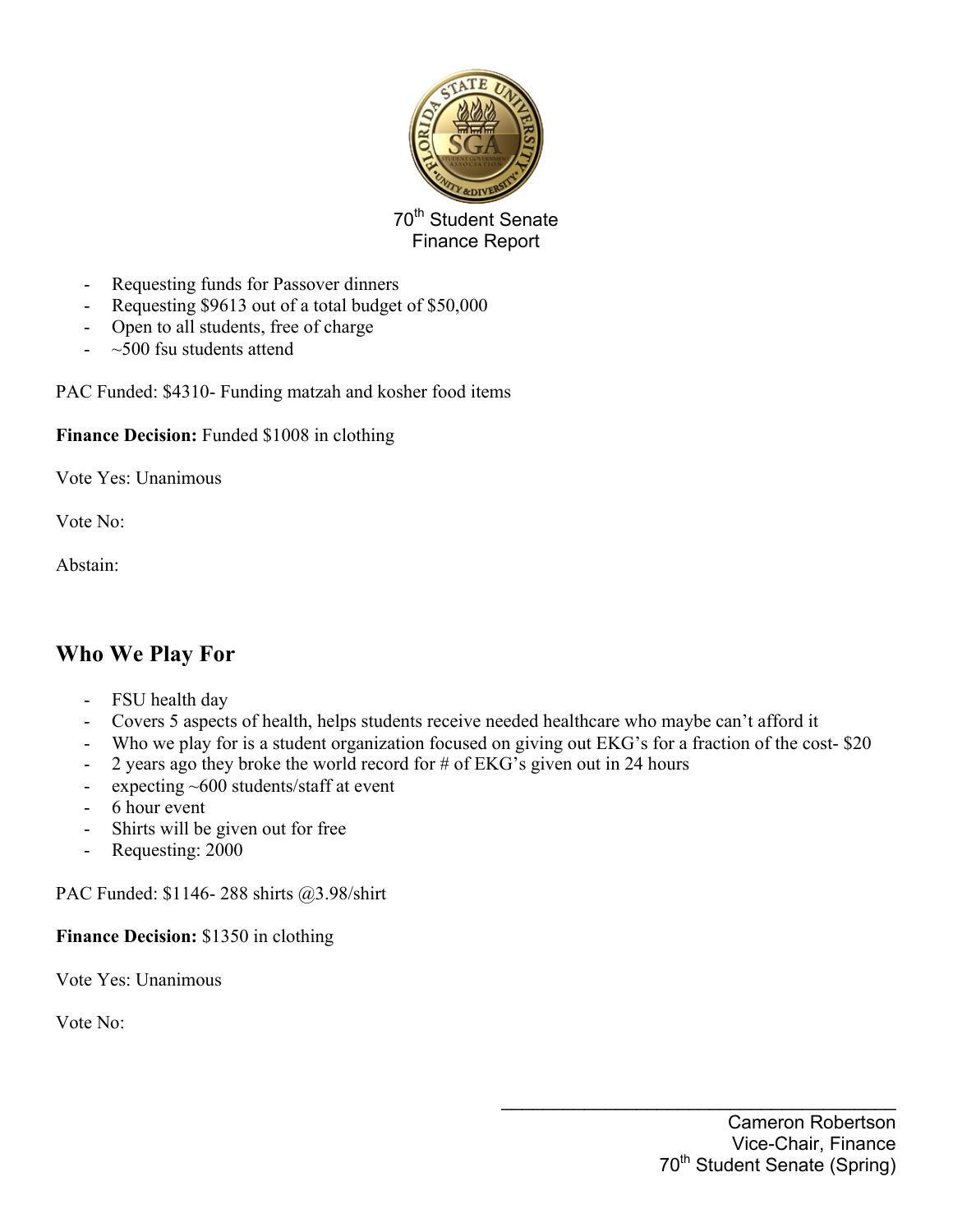

Abstain:

# **American Society for Microbiology**

- Requesting funds for microbiology actions
- To perform an agar art activity
- Asking for 370
- 13 members
- 10 dollar dues are asked and they haven't collected
- First semester
- Advertise through chalk and custom flyers
- Set date is for an activity at a body meeting
- Starting a t-shirt fundraiser
- Trying share it nights
- This activity will be open to the members
- Average person will use 5-7 plates
- Probably 10-15 people
- Decision of PAC: \$370

**Finance Decision:** Funded in expense

Vote Yes: